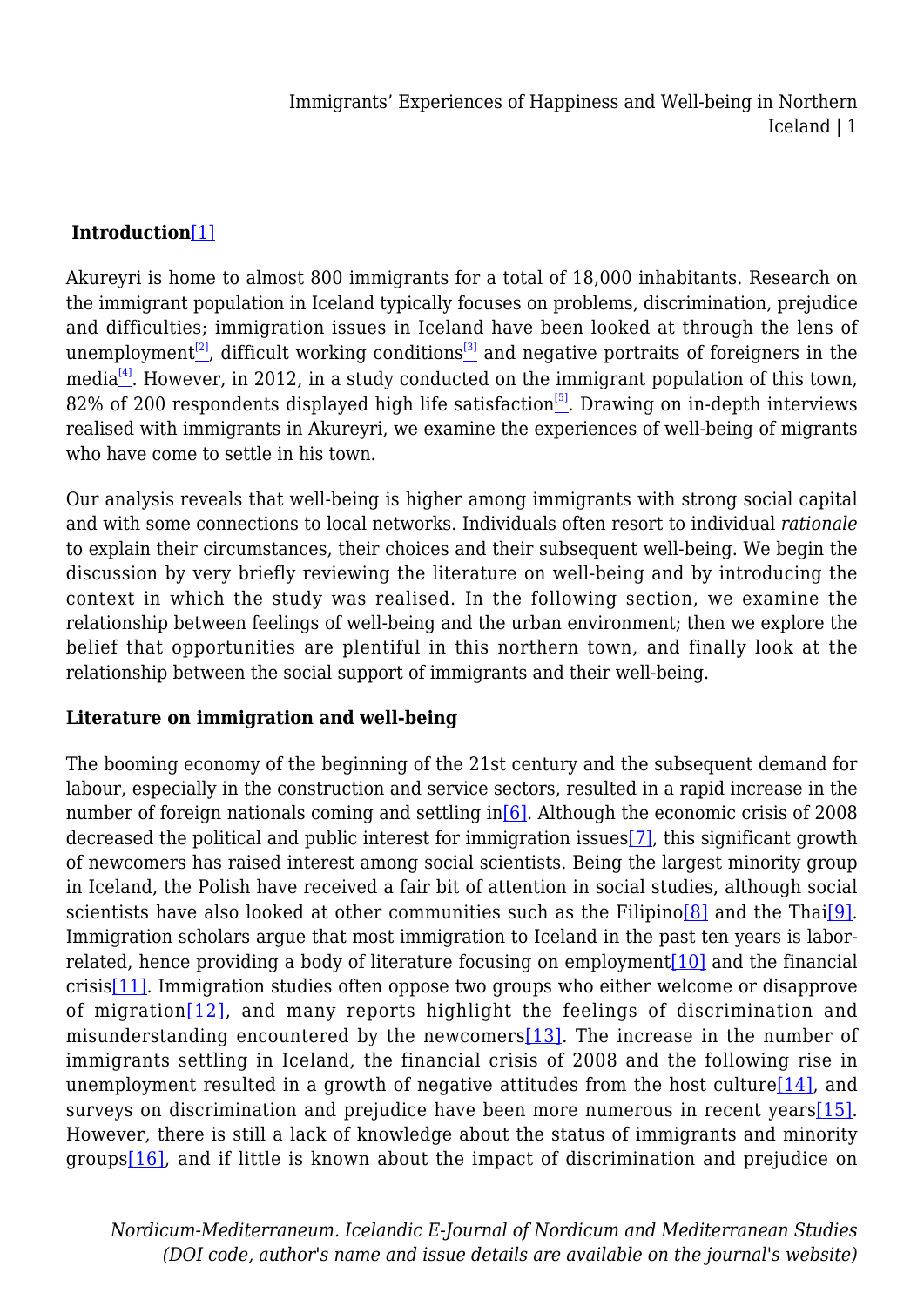<span id="page-1-0"></span>immigrant's daily lives, even less is known about their wellbeing. Although some effort has been made in the past decade in the field of happiness studies, anthropologists have been particularly silent on the subject of well-being and happiness[\[17\]](#page-15-2). Iceland is no exception, despite being every year one of the top countries on the OECD life satisfaction index and other similar inventories. The lists ranking the happiest nations in the world very often lack analysis, and the real experience of well-being and happiness gets lost in the rankings[\[18\]](#page-15-3). There is very little social studies and ethnography on well-being in the Nordic countries, and practically none in Iceland<sup>[19]</sup>.

<span id="page-1-3"></span><span id="page-1-2"></span><span id="page-1-1"></span>Elsewhere, a few social scientists have devoted research to understand the complexities of emotions and subjective well-being although not many have looked at migration contexts. European research has shown that if immigrants seem to have higher levels of happiness than "stayers", people who display higher levels of happiness are also more likely to migrate<sup>[\[20\]](#page-15-5)</sup>. Investigations on the relationship between immigration and well-being typically focuses on measures of well-being such as health, mental or psychological well-being[\[21\]](#page-15-6) and economic well-being[ $22$ ]. Happiness experiences and emotions have not been investigated much in immigration contexts, although social sciences could learn much from personal narratives on those topics.[\[23\]](#page-16-0)

# <span id="page-1-6"></span><span id="page-1-5"></span><span id="page-1-4"></span>**Context, participants and methodology**

<span id="page-1-8"></span><span id="page-1-7"></span>Located in the north of the country, Akureyri is the second largest town in Iceland. The population has been on a steady increase since the beginning of the XXth century<sup>[\[24\]](#page-16-1)</sup>, and the foreign population has also grown from 369 in 2004 to 771 in  $2015^{25}$ . Representing almost 5% of the population, Akureyri´s immigrants originate primarily from Poland, Denmark, Syria, Germany and Thailand. Akureyri offers a relatively varied labour market consisting of skilled and unskilled jobs in various sectors, including the fishing industry, the research and education sector, the health sector and the tourism and service sectors.

<span id="page-1-10"></span><span id="page-1-9"></span>This study uses a narrative methodology. The authors realized interviews with immigrants living in Akureyri and thereafter analyzed them by using discourse analysis, as research has shown that narrative texts are stocked with empirical evidence $[26]$ . Research also shows that qualitative studies are more appropriate to understand social conditions, contexts and emotions<sup>[\[27\]](#page-16-4)</sup> in anthropological studies. To gain a better understanding of the experiences of well-being in the foreign community, we conducted thirty semi-structured in-depth interviews with immigrants living in Akureyri. We used snowball sampling to recruit participants of various countries of origin, background, occupation and age group. We required each participant to consider himself an immigrant, to live permanently in Akureyri and to agree to participate in the study. Eighteen women and twelve men were interviewed,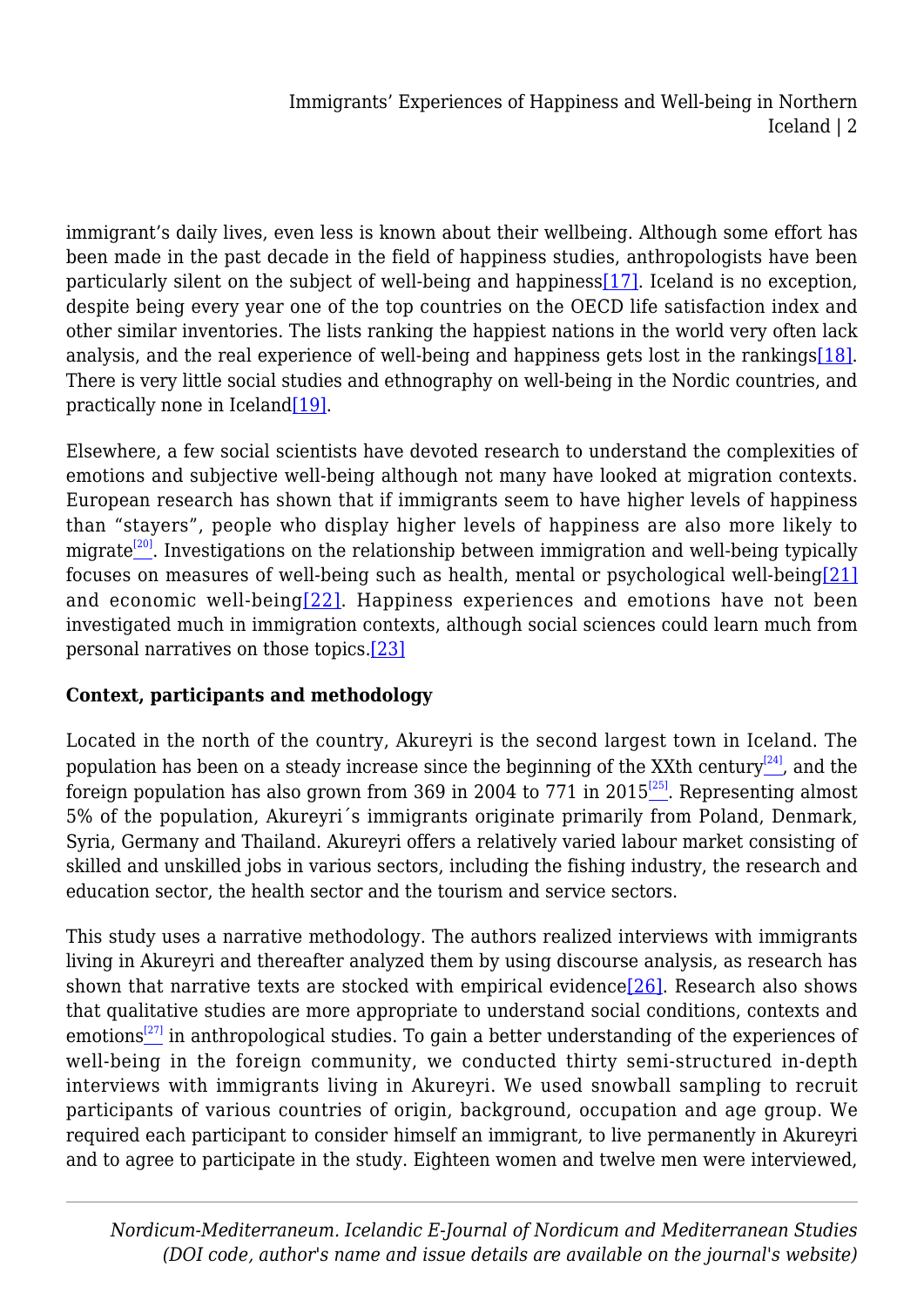mostly originating from Europe; twelve people came from Eastern Europe and fifteen from Western Europe. Two-thirds of the participants were married or in a relationship. Most participants were highly educated and 21 held university degrees. Half of the participants had been in Iceland five years or longer and all of them with the exception of three came entirely voluntarily; the latter group followed their parents as teenagers. The interviews took place in whichever language the participant was most comfortable–English and Icelandic–and a third of the interviews were done in Polish by native-speakers. The interviews were recorded and accurately transcribed, and the interviews in Polish were also translated. The information collected in the interviews was classified in categories and interpreted; we used the discourse analysis method. The participants were assured that their contribution would remain anonymous, and were free not to answer any of the questions.

<span id="page-2-1"></span><span id="page-2-0"></span>The emphasis of this project has been placed on people's self-perception of happiness. We followed Neil Thin when he says that scholars should explore "how people develop a sense that their lives are good" $^{[28]}$  $^{[28]}$  $^{[28]}$ . We refer to "happiness" or "well-being" as our respondents understand them and look at what elements are important to them to contribute to "a good life". If "happiness is imagined, generated and expressed"<sup>[\[29\]](#page-16-6)</sup> differently by different people, depending on personal, social and cultural contexts, we were able to draw and identify from the interviews three main factors that seem to influence greatly the migrants' vision of happiness: the physical and social environment, the possibility for personal achievement and the feeling of reciprocity.

## **"Akureyri sé besta staður á Íslandi": When the physical environment influences social tranquility**

<span id="page-2-3"></span><span id="page-2-2"></span>If urban green spaces affect health positively<sup>[\[30\]](#page-16-7)</sup>, studies on the physical environment also reveal that access to nature and the proximity to natural surroundings impact positively the mental wellbeing of individuals $\frac{[31]}{2}$  $\frac{[31]}{2}$  $\frac{[31]}{2}$ . The interviews show nothing but praise about the environment and the city itself:

"It´s close to the nature, you feel like in a luxury society, going to the swimming pool and being almost alone or going to the hospital with no problems, going to the forest and being alone walking." (Excerpt from interview 9 – Male, Western Europe)

According to most, Akureyri is a nice and comfortable place to live. This attitude towards the place becomes obvious when even the winter darkness is seen in a positive light: "I've already fell in love with the darkness" (Excerpt from interview 13, Female, Western Europe), and when asked about the weather, one participant responded: "I actually like it, I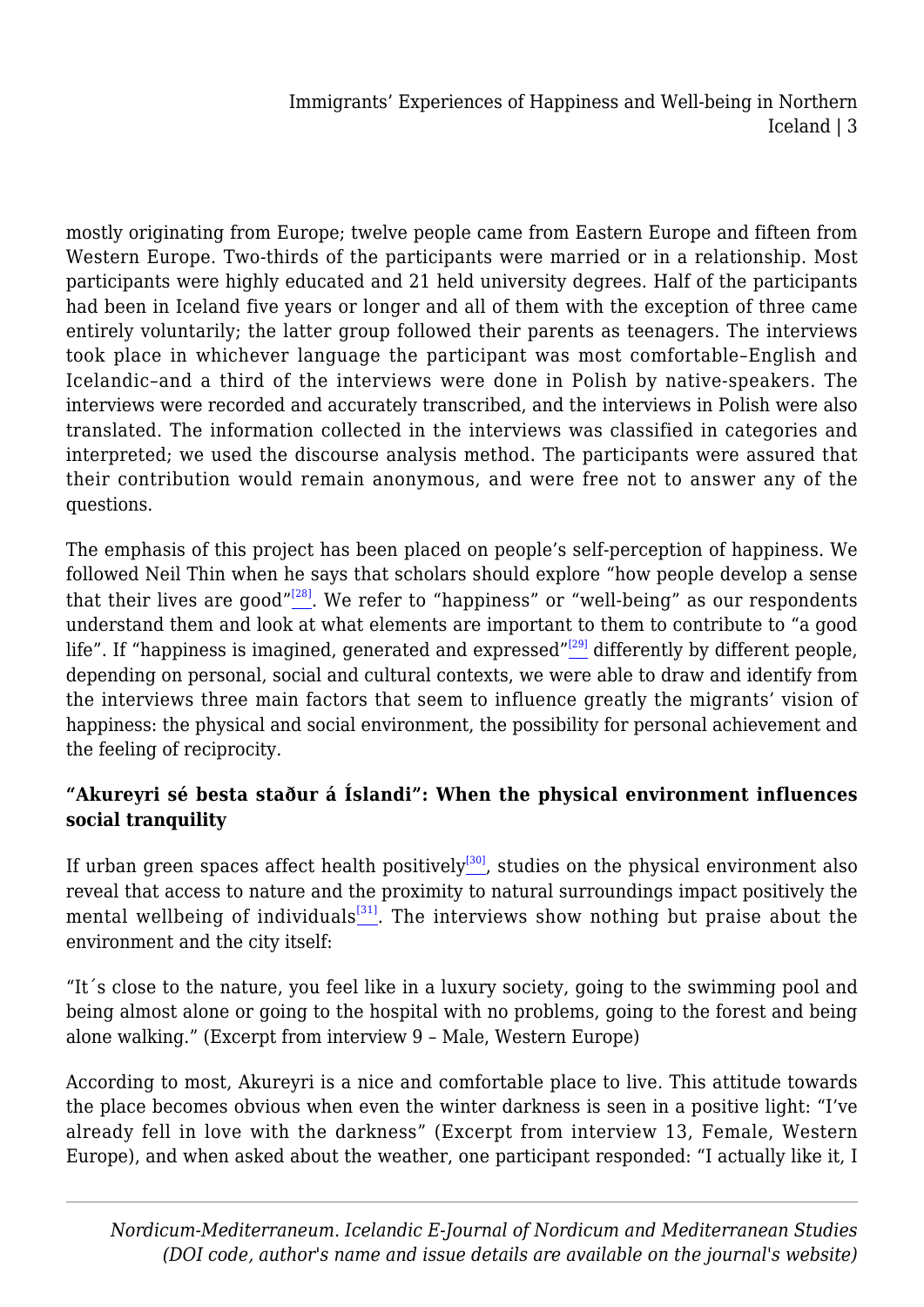like the storms." (Excerpt from interview 10, Male, Western Europe).

Beauty, peace, ease and calm are all attributes associated with Akureyri: "I like Akureyri and its calm atmosphere" (Excerpt from interview 28, Female, Western Europe). No risks, no violence, no stress often associated with their home countries or home towns, the participants talk about it like being the perfect little hub of the polar circle. Nearly all participants refer to the town itself as being the "right" size, rather small yet with everything they need. The feeling of being in a small town, calm and close to nature also enhances the feeling of security $[32]$ . In small towns, "the close-knit community and the feelings of being acquainted with most people in the surrounding community may contribute to a greater sense of living in an area that is secure and trustful $^{\prime\prime}$ <sup>[\[33\]](#page-16-10)</sup>. One participant told us: "It's great because people know you and it's safe and people are watching out for you." (Excerpt from interview 2 – Male, Western Europe).

<span id="page-3-1"></span><span id="page-3-0"></span>Feelings of personal and family safety are important, and every parent participating in the interviews makes much of the safety in town and the accompanying feeling of freedom experienced by their children.

"I like it a lot, it's a great place for my boys. I don't know if you have kids, but it's grand and easy, it's very safe you know, they just wander when they come from school and do their thing. Sort of like my memories of when I was younger. [Everything] is open, […], my boys can wander to school, it's a very safe environment. It's a very carefree existence." (Excerpt from interview 10 – Male, Western Europe)

"There's a lot of safety for my child. I don't know, I don't have to worry about the next day. Mostly, it is safety for my child, the rest I don't care. […] I think that's what keeping me here." (Excerpt from interview 3 – Male, Eastern Europe)

Thus the physical space discourages feelings of anxiety and seems to play an essential role in the immigrants' ability to feel relaxed; the risks and worries associated with towns and cities in the participants' home countries disappears in the midst of the peaceful atmosphere of Akureyri:

"It's a much more beautiful country, cleaner and not as noisy and not as…dangerous. I remember when we were playing we were not supposed to go in alleys that are dark or something, you don't really have to fear about something like that here. When the kids are playing until eight o'clock at night and it's already dark you don't have to worry." (Excerpt from interview 4 – Female, Western Europe)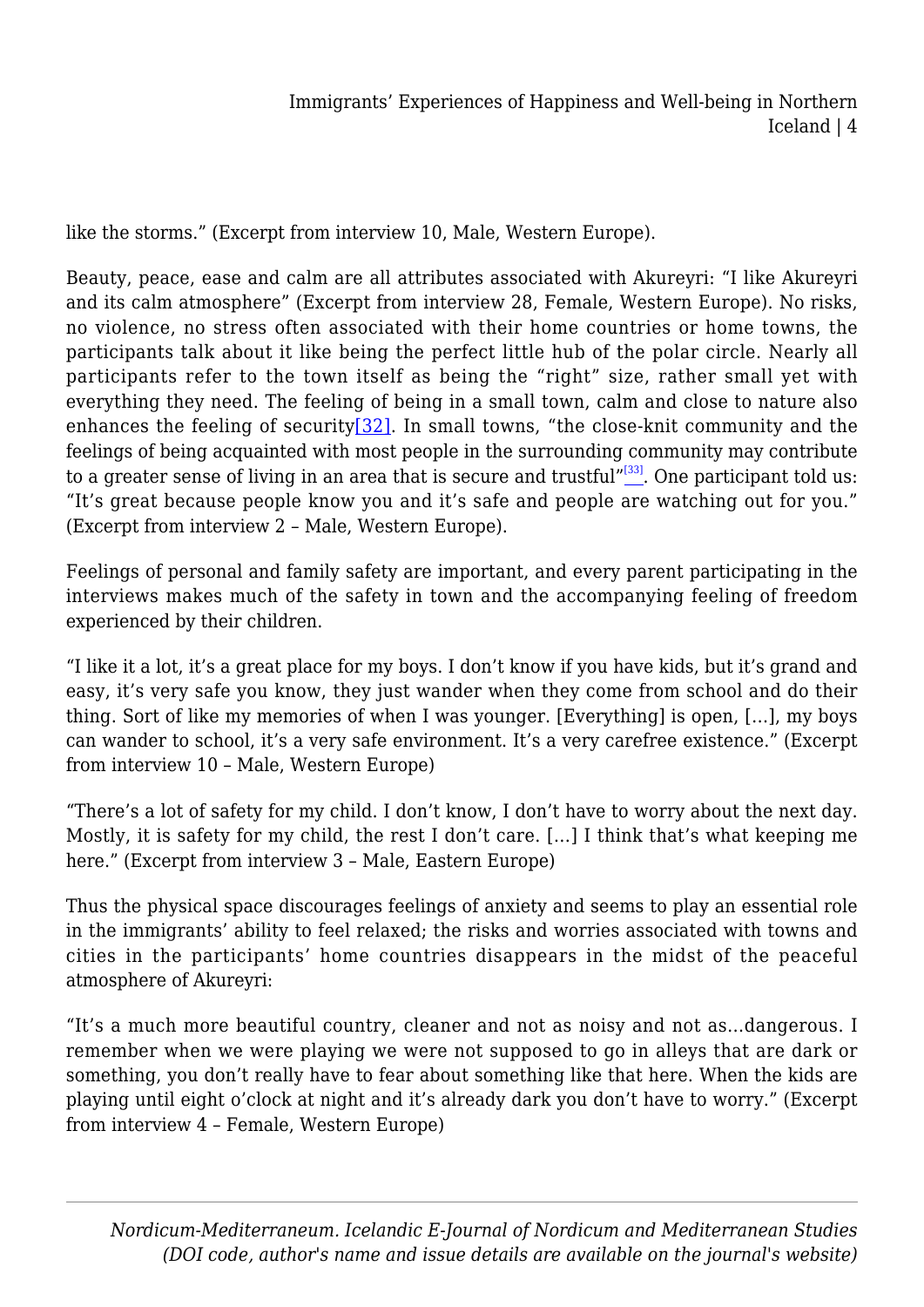The safety, simplicity and ease created by the settings leaks out onto all spheres of existence: work, administration, security and business. "The easiness of Icelandic life lies in its lack of formality." (Excerpt from interview 31 – Male, Western Europe). We interviewed a couple who had specifically moved to Iceland to escape the stress following the financial crisis in their home country; although they had a house, good jobs and no financial problems, they "needed peace". The stress-free factor seems to be particularly important in work situations:

"Sometimes […] it's coffee break, everybody is going to the coffee break, but I'm still sitting in front of the computer finishing something, and they are laughing but that's me. The Icelanders are just more… there's not so much stress. […] I can feel I'm much more relaxed here in Iceland. When I go to my hometown for a visit, you can feel the stress." (Excerpt from interview 12, Female, Western Europe)

"What I like about [work] is the atmosphere. It is totally different than in [my home country]. You see when I was working [there] there was always a pressure. Here people seem to be more relaxed […] Here, I was late couple of times and nobody said a word. I was also surprised because at the very beginning my boss told me that I work "too fast" [laughing]. Well now I know that I don't have to be in a rush or put too much effort in." (Excerpt from interview 21, Female, Eastern Europe)

A few people, coming to work in Iceland temporarily, never went back to their home countries and decided to settle in Iceland; their migration became permanent when their original intention was only to move temporarily. Those migrants to Iceland frame their arrivals almost as an apparent random turn of events. A sense of "escape" is more accidental than sought after; the participants are mostly looking for work and a different experience for themselves and their family, and it is merely a coincidence that it happens in a small relaxed town.

# **The possibilities for achievement**

<span id="page-4-2"></span><span id="page-4-1"></span><span id="page-4-0"></span>More than half of the participants mentioned work as their main reason for moving to Iceland, and a common global assumption is that people migrate hoping for a brighter economic future<sup>[\[34\]](#page-16-11)</sup>. Meckl & Ólafsson's study of  $2013^{35}$  revealed that income seemed to have little to do with happiness amongst the immigrant population of Akureyri, as have many studies looking at the relationship between money and happiness<sup>[\[36\]](#page-17-1)</sup>. If the sentence "I have everything I need" was heard a few times during the interviews, the participants barely make mention of income, but it is hard to assert whether it is because it is not a determinant factor in their well-being or if people feel uncomfortable when discussing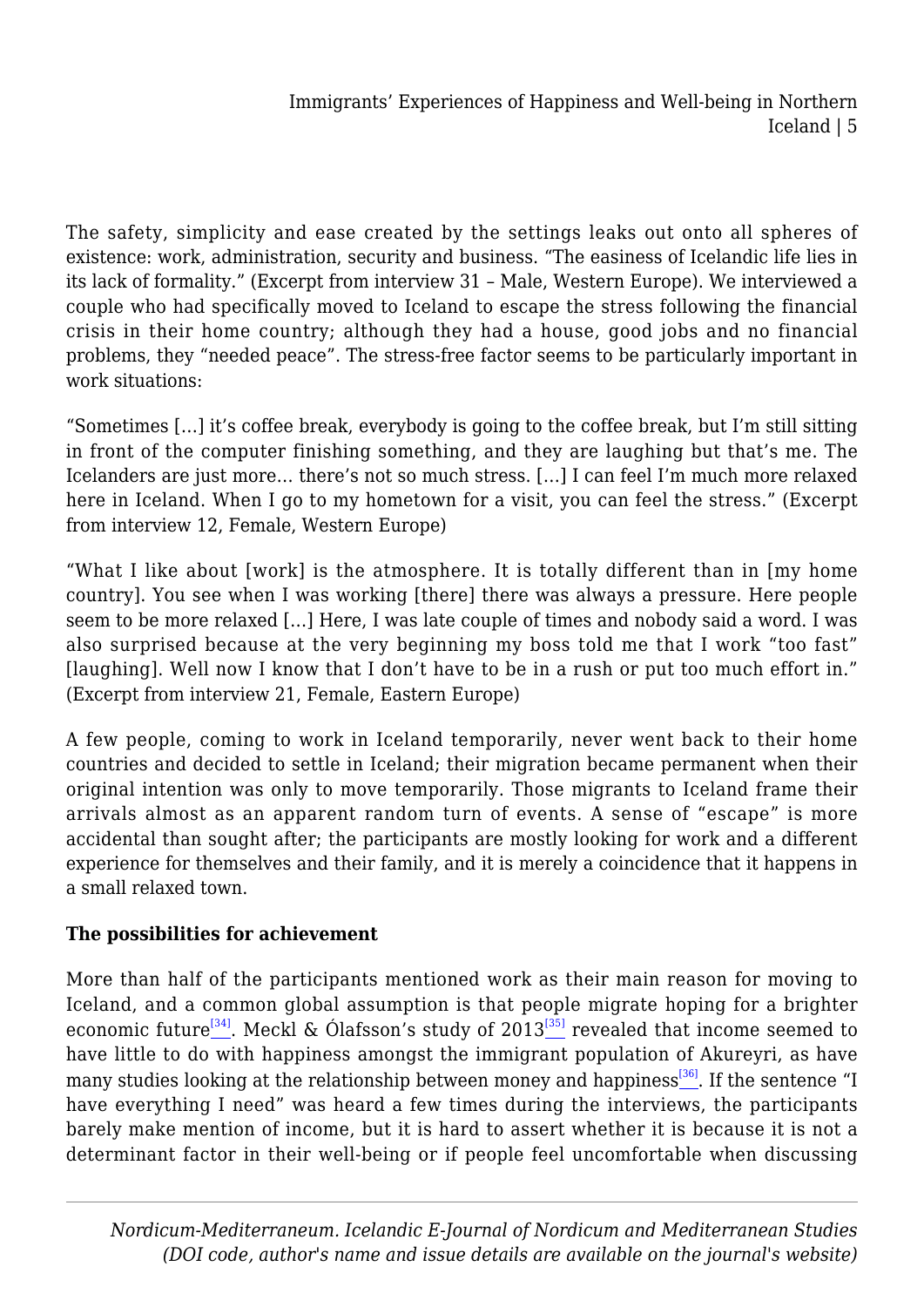finances. If "more money does not necessarily buy more happiness"<sup>[\[37\]](#page-17-2)</sup>, the feeling of fulfilment at work, on the other hand, seem to be an important factor in the well-being of the participants. On top of having a job for economic and material purposes, the participants expect work to be a purposeful experience.

Most participants were not entirely satisfied with their professional situation, however coping with a little pain might be the price they accept to pay for reaching greater goals: "Sometimes when you're trying to achieve something you have to go through discomfort." (Excerpt from interview 2, Male, Western Europe). This participant clearly stressed that while working a job he disliked (the discomfort), he would receive remuneration thereby making it possible to buy a house (the greater goal). The interviews reveal a direct link between feeling good and the belief that there are opportunities available; many participants believe that opportunities open up for them in Iceland, which they never thought possible in their own country:

"You can do things here. In Iceland one of the advantages is that it is small. People can hear about stuff quickly. If this is something really good and people really like it, then people hear it straight away and you will get a lot of possibilities." (Excerpt from Interview 1, Male, Eastern Europe)

"I wouldn't have a job like this anywhere else." (Excerpt from interview 10, Male, Western Europe)

"I think in Iceland everybody gets a chance. In [my home country] you would never get a job in hotel administration or something like that unless you have gone to school for that. Here they give you a chance, you haven't learned it but maybe you can learn it on the job. […] If you really want this, you can put your mind to it and it's possible." (Excerpt from interview 6, Female, Eastern Europe)

In the experience of the Filipino migrants, taking advantage of opportunities, viewed from a different perspective, entails sacrifice, and it is particularly visible in occurrences relative to the women, who moved to Iceland to provide for children and families left behind in the Philippines<sup>[\[38\]](#page-17-3)</sup>. One participant told us:

<span id="page-5-0"></span>"There's much pressure in my family to educate […] Everyone sends a lot of money to the Philippines so my other relatives can go to school. They probably sent a few millions already so they could go to university." (Excerpt from interview 20, Male, Asia)

Education seems to be highly important in the participant's family; therefore, the sacrifice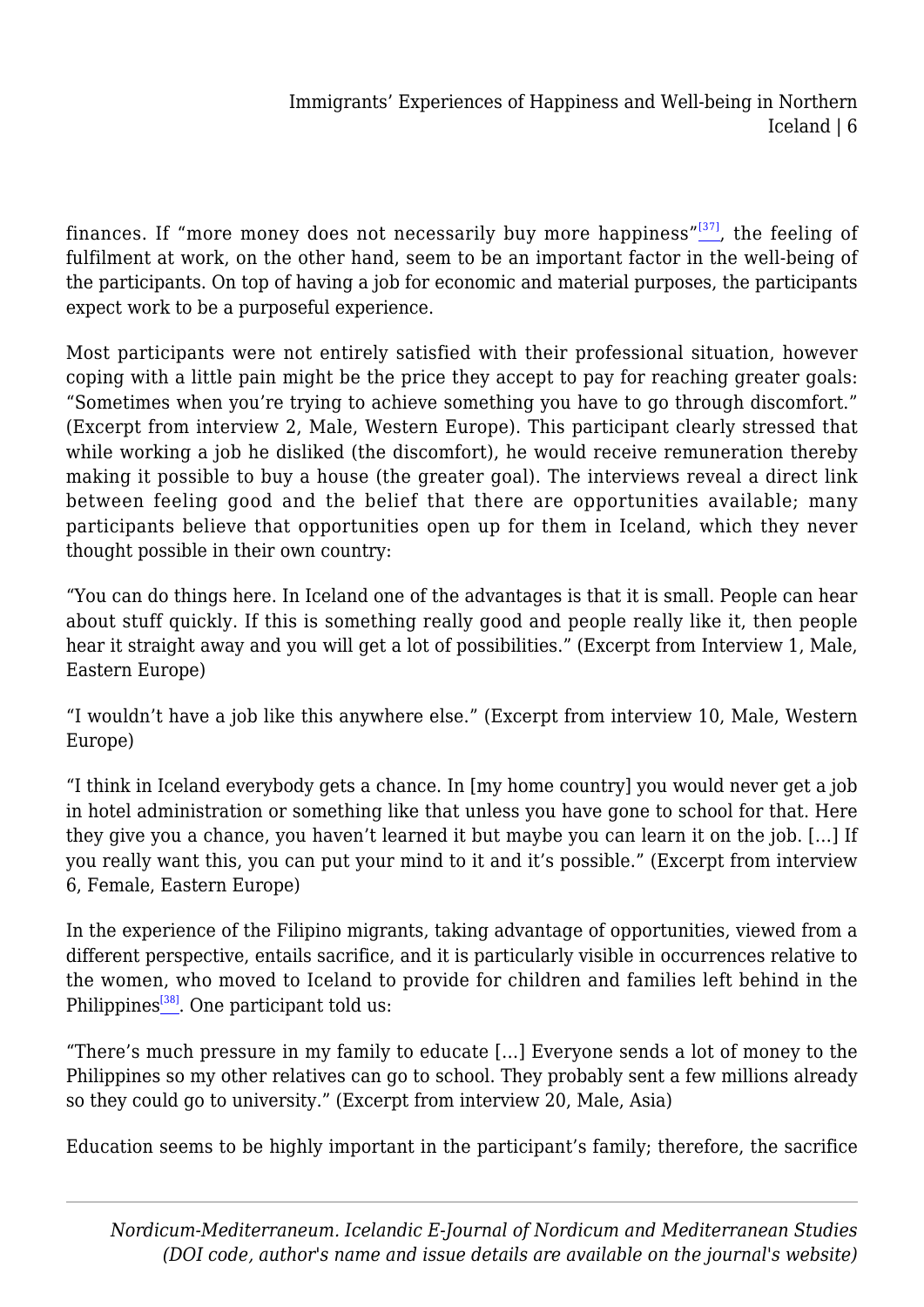involved is also seen as an opportunity to improve the whole family's situation. Despite the negative emotional consequences of moving and leaving family behind, they are counterbalanced by the feelings of necessity and doing good (helping relatives to educate and have a better future). The notion of sacrifice generates good feelings at an individual level – whether you work hard at a job you dislike or you leave your children behind, you do it for greater opportunities in the future. Most participants follow an effort-reward model in which temporary suffering is accepted as long as there is the prospect of greater happiness later on.

<span id="page-6-0"></span>Social psychologists and scientists have observed the role of goals and aspirations in personal wellbeing<sup>[\[39\]](#page-17-4)</sup>. The self-determination theory proposes that well-being increases in individuals' lives when dealing with intrinsic goals, "those related to personal growth, emotional intimacy and community involvement" giving instant gratification, but decreases when engaged with extrinsic goals because it involves the approval and recognition of others, "e.g financial success, appealing appearance and social recognition" $[40]$ . In the mind of the participants, it seems that the drive is what matters rather than the goal itself:

<span id="page-6-1"></span>"There are some people who want to fight, do better, live better, be different, be a better version of themselves." (Excerpt from interview 6, Female, Eastern Europe)

"I make small steps for myself. Now I want to do that, and now I want to get this job, and I want to study here, and get a job with what I study, and I want to do more and more… It's good to have those little steps." (Excerpt from interview 15, Female, Eastern Europe)

This participant decided to have the best life possible here. She learned Icelandic in a year and went back to school to study and get a job in her area of expertise. The emotional outcomes of self-improving and having a purpose positively affected the participant; she experiences pride and feels a real sense of personal achievement, but she already has in mind for herself more "steps" to climb. For many participants, the drive is as important as the goal himself, and "perhaps the good life is not a state to be obtained, as Aristotle's suggests, it is the aspiration and act of becoming, the pursuit, and the journey that gives meaning and fulfilment."<sup>[\[41\]](#page-17-6)</sup>

## <span id="page-6-2"></span>**Reciprocity and shared values as a strategy for integration**

<span id="page-6-3"></span>In 1925, Marcel Mauss described the importance of receiving and giving back in order to establish basic human contacts.<sup>[\[42\]](#page-17-7)</sup> Exploring the concept of reciprocity through gifts, his research, which has been used and updated by many social scientists, also makes sense in our context. Throughout the interviews, we identified several approaches for establishing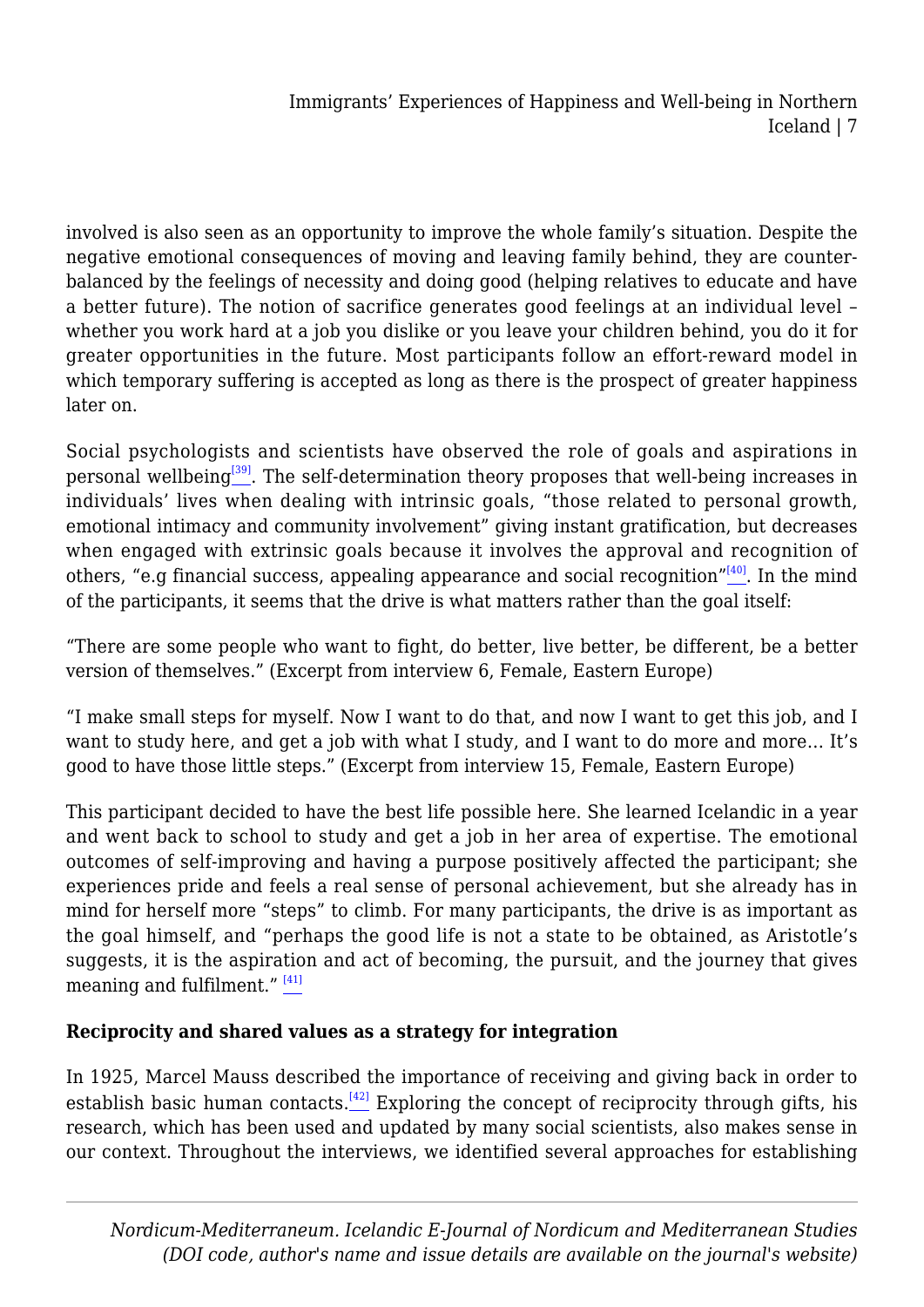reciprocity through shared values.

The most obvious seemed to be the acknowledgment of the immigrants of the importance of the Icelandic language for the native population. Some participants mentioned that even though they were far away from being fluent in Icelandic, locals were happy to note that they were trying, and that's all that mattered: "I also saw how Icelandic people were happy when I said something in Icelandic. A single word." (Excerpt from interview 1, Male, Eastern Europe)

Not being able to speak Icelandic in response to Icelandic people can be perceived as a failure:

"It's like going into someone's house, knocking on someone's door and just speaking to them in Swahili, and sitting down on their couch, just speaking to them in a different language. It's rude. Again, if you're a tourist you spend money, so that's fair enough. If you come to a country and you don't integrate, it's rude, and I do feel a bit rude sometimes, especially because I am working with them. […] You should learn. If you live in a place you should learn, and I should learn." (Excerpt from interview 2, Male, Western Europe)

According to the survey by Meckl & Ólafsson 2013, one third of the foreign population is assumed to speak Icelandic well or very well, while two thirds of the foreign population have not achieved this common value. Therefore, stories about situations where newcomers were confronted with their lack of knowledge in the local language are common.

<span id="page-7-0"></span>However, speaking Icelandic does not seem to "correlate with […] general satisfaction with living in Akureyri $^{\prime\prime(43)}$ . The reason for this might be that the lack of knowledge in Icelandic does not mean that reciprocity is not possible or that social contacts are void. For example, the religious communities of Akureyri, comprising both locals and migrants, seem to be a solid way to create contacts and gain support; one participant who had resided in Iceland for a short time came to know many people through Church: "Yes, it's probably going to the Church, I met a lot of people there. […] They will suggest you the right things to do and you can trust them." (Excerpt from interview 13, Female, Western Europe). There is a social element to individual well-being, and the strength of ties within the family, the neighbourhood and the religious community has a direct impact on feelings of happiness and belonging.

Bringing values that matter in Icelandic society, like hard-work and diligence, is another way to facilitate the integration process: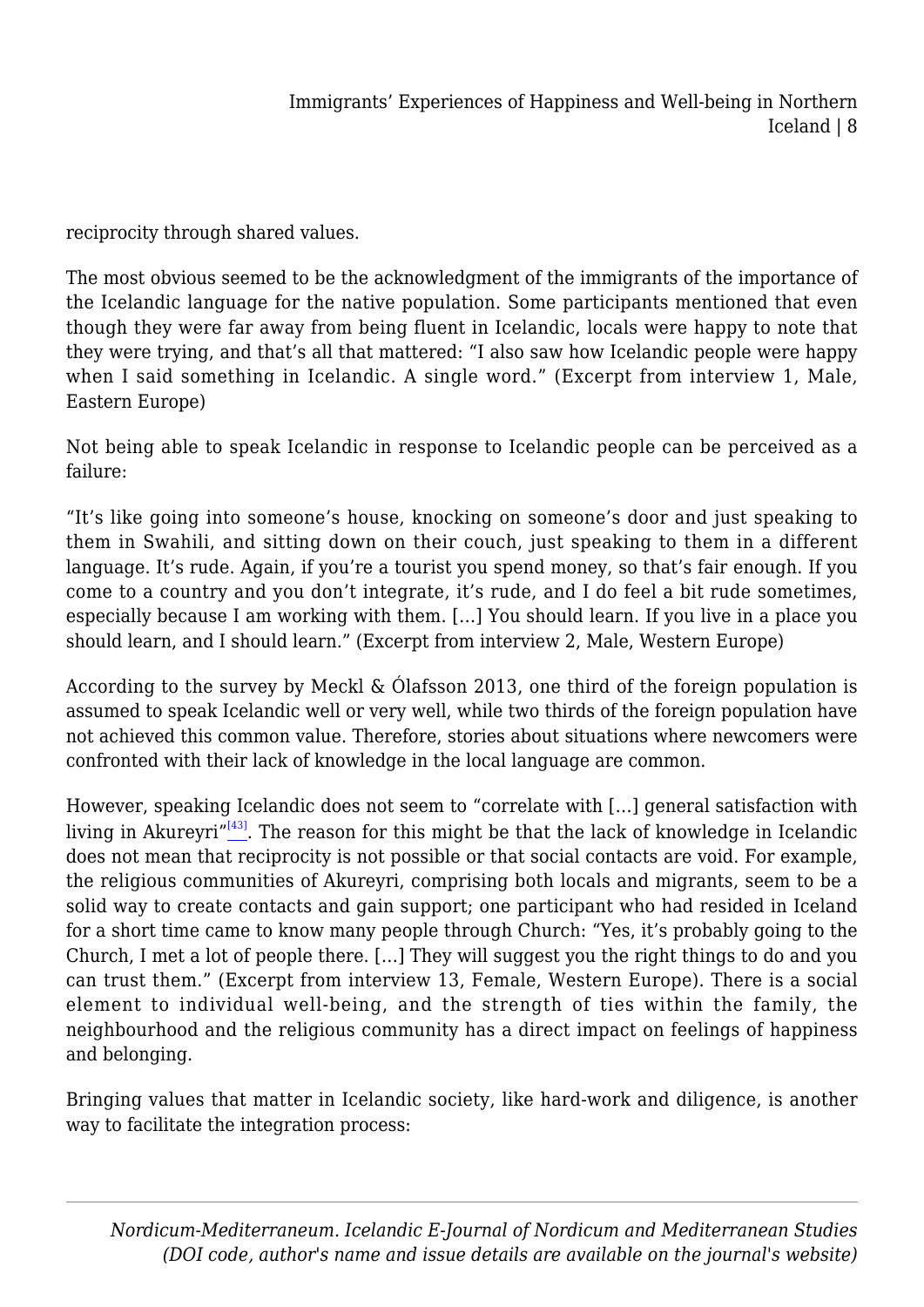"And the thing with Icelandic people, if they see someone who is hard-working, they will become your friend. They can't stand lazy people. I'm obviously generalizing now, because it's many people that I know, it's a working nation. […] I think it's the attitude that's important. If you come somewhere, if you have in mind that you are a guest your attitude will be right, but if you come somewhere and you expect people to serve you, then it's not the right attitude. And I knew that straight away, I'm a guest here." (Excerpt from Interview 1, Male, Eastern Europe)

<span id="page-8-0"></span>Work is an essential part of the Icelandic way of life and one of the key values in the society<sup>[\[44\]](#page-17-9)</sup>. Therefore, being employed and working hard as a migrant is another way to feel valued and accepted.

<span id="page-8-1"></span>Family ties are strong and the family viewed as "the cornerstone of Icelandic society" $[45]$ ; it is also a determinant factor in how positively you will be perceived as an immigrant. One participant recognised that contacts were friendlier once she had become a mother:

"[People are] asking you how it is, if you have support and family speaking with you, if the grandparents of the child come and visit you. They are nice when they are seeing a child." (Excerpt from interview 5, Female, Eastern Europe)

Sharing moral values seems of greater consequence than any other integration factors; if you contribute in reflecting principles valued by the local society (language, independence, diligence and the importance of family, for example), you meet more easily the requirements of reciprocity, essential to the integration process and the feeling of well-being. Of course immigrants are not always receiving the kind of recognition they would wish for, or have trouble to create and keep contacts within the local community. A few participants blame their personal attitude for not engaging enough in society, like not speaking the language or not joining a social club popular among Icelanders, like a gym or a choir, for example. A few others blame the cultural differences:

"We are coming from other countries, other cultures, other lifestyles, we have another sense of humor, we are different. […] They are very friendly of course, very kind, polite, but they are serious. […] They are very closed". (Excerpt from Interview 8, Male, Western Europe).

However, the negative experiences of being a migrant in Akureyri seem temporary or conditional; if the participant spoke Icelandic, if he engaged in social activities in town, if his lifestyle was more similar to the local one, he would be better off:

"I've had loads of opportunities, I missed loads of opportunities as well. Being able to speak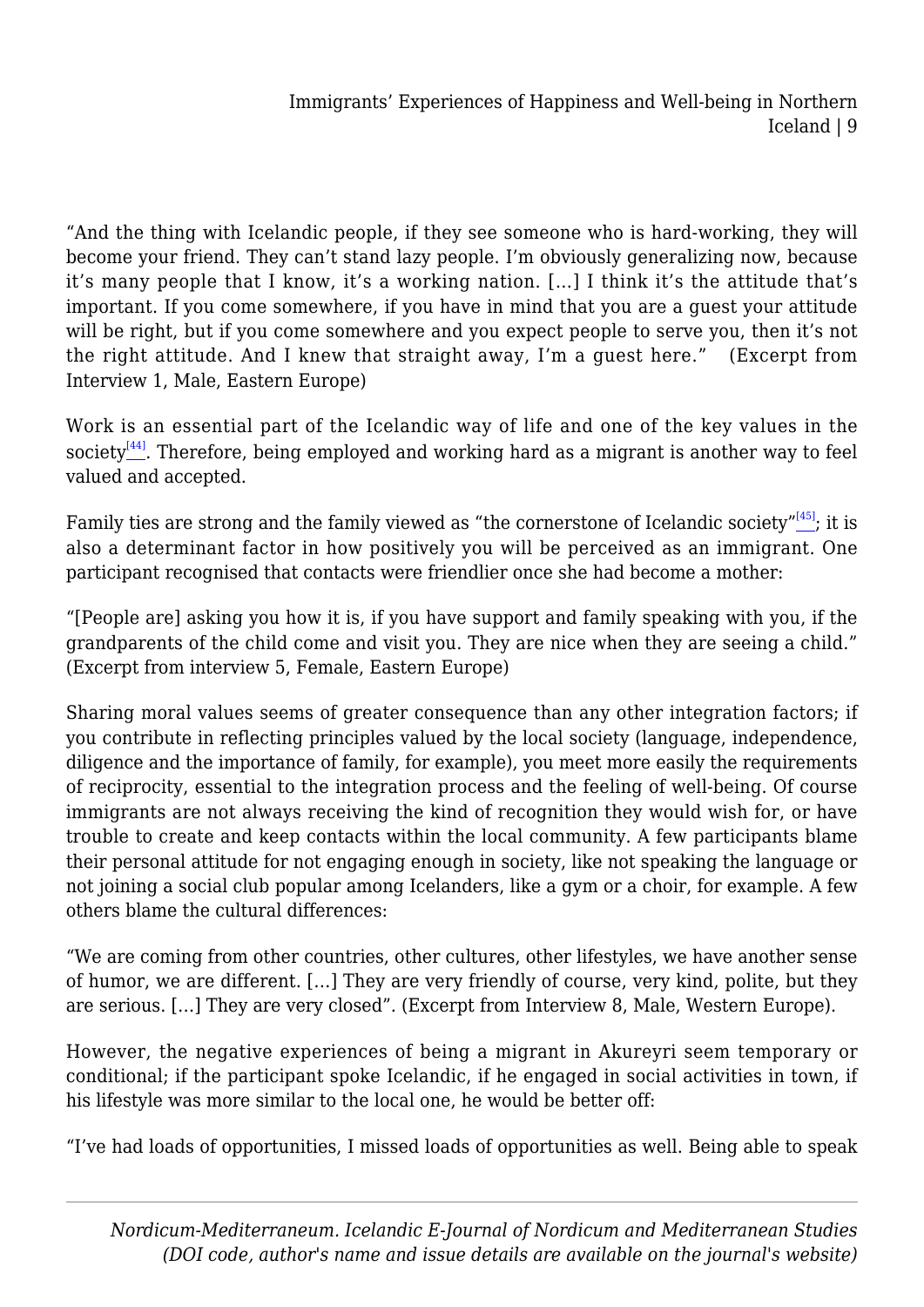Icelandic opens you to Icelandic opportunities. […] The longer I stay here the more important I see it is. […] And it is worthwhile and useful. Yeah, I need to get on it." (Excerpt from Interview 2, Male, Western Europe).

This comment shows again, that migrants are willing to allow temporary suffering as long as they foresee a possibility for ending this suffering; it makes the negative experience worthwhile or even necessary as long as it transforms into a more positive experience later on:

"As long as it is part of a greater goal and it's not going to be like that forever, it's fine. I'm not miserable. I'm not super ecstatic. But I have plans and goals. […] It's not going to be forever, so we've put up with it for now." (Excerpt from Interview 2, Male, Western Europe).

In migrants discourses, the difficulties they encounter rather seem like obstacles that can be overcome or transformed into opportunities. Despite the difficulties and their consequences on the participants' well-being, either the positive experiences counter-balance the negative ones, or the prospect of future happiness is at the fore in the migrants' minds, making the overall experience of migrating to Akureyri worthwhile.

## **Conclusion**

This paper focused on the experiences of wellbeing of migrants in Akureyri in Northern Iceland, where most migrants interviewed displayed high satisfaction and made mention of positive experiences in their discussion with the researchers. More attention would be required to understand the way migrant's chose to portray their lives; does the sample of participants reflect a positiveness specific to European highly-skilled migrants? Do the migrants apply a *rationale* to their experiences that conceal their less favourable ones? Does their relationship with the researchers impair their ability to talk more openly about their negative experiences?

To look at wellbeing and happiness, it is necessary to know what is important for individuals and communities. Although personal attitude is key to happiness, a safe and positive environment, strong social relationships, having goals, sharing values and feeling on equal grounds with locals are essential to the well-being of the foreign population. Identifying how reciprocity can be achieved from both sides seems a crucial element to contribute to individual happiness of migrants in Akureyri. The findings of this research unveil the responsibility of the community to provide a stronger support system to newcomers; to encourage migrants and give them the appropriate resources to learn Icelandic, to offer a support system to enhance social contacts and to ensure that everyone can benefit from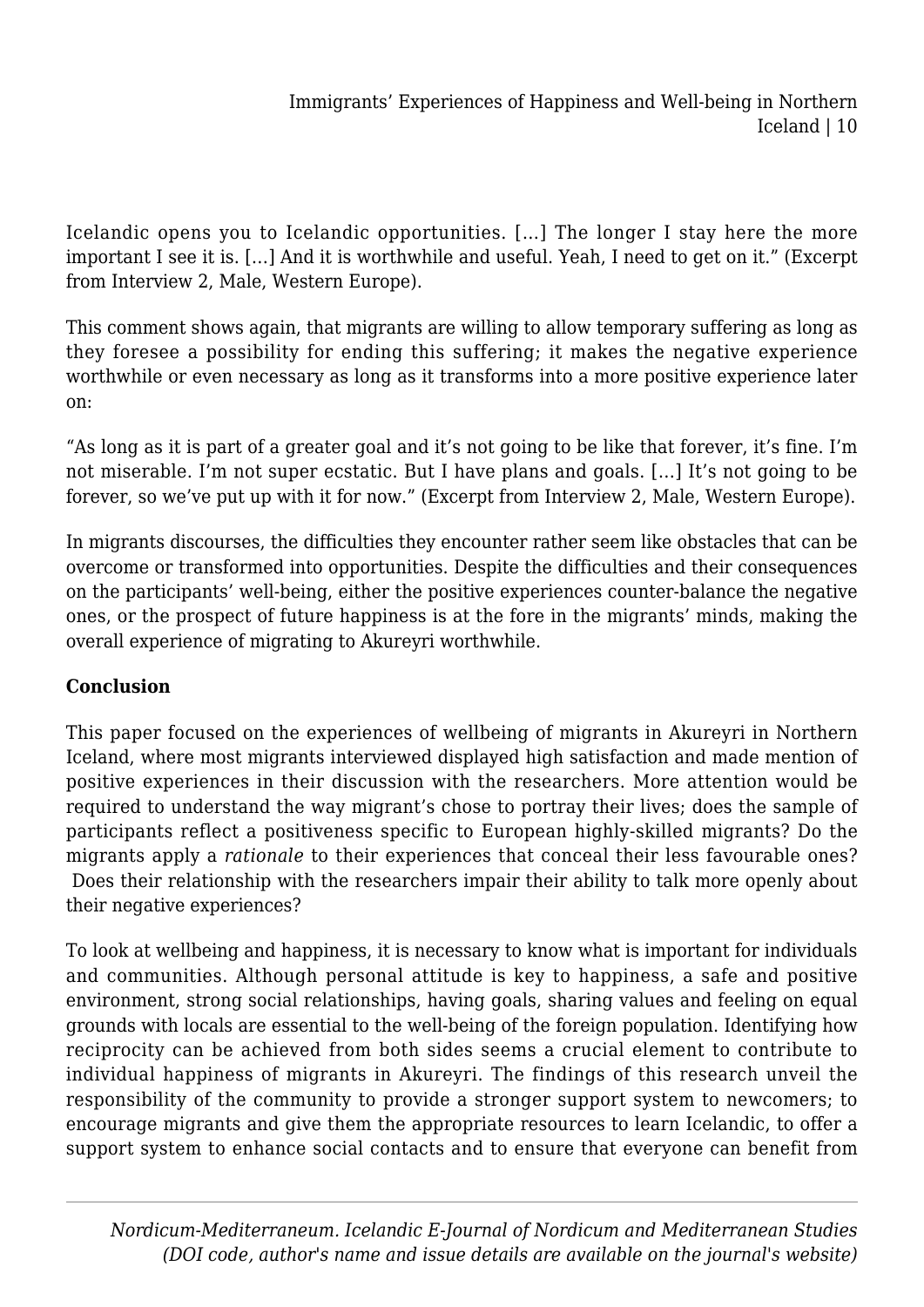going to work or being together with their family.

The debates which have dominated immigration issues have been far from addressing questions regarding well-being and happiness. Focusing on the wellbeing of the immigrants might help to shift the perception of immigrants in the public opinion – from being connected to problems to a positive connotation of possibilities and enrichment.

## **Bibliography**

Arnardóttir, Elsa & Haraldsson, Rúnar Helgi (2014). "Origin and multiple discrimination". Multicultural and Information Centre Iceland. Retrieved from [http://www.mcc.is/media/frettir/Progress-skyrsla-mcc–2.pdf](http://www.mcc.is/media/frettir/Progress-skyrsla-mcc--2.pdf)

Bissat, Jóhanna G. (2013). "Effects of policy changes on Thai migration to Iceland" in International Migration, 51 (2): 46-59.

Bissat, Jóhanna G. (2008). Thai migrants and relative success of integration in Iceland. MA thesis. Pennsylvania State University: Department of Anthropology.

Carin Läärä, Johanna Ann-Louise (2012). Social integration of unemployed immigrants. A comparison of integration programs in Jyväskylä and Reykjavík. MA thesis. Reykjavík: University of Iceland, Faculty of Education Studies.

Cooper, R., Boyko, C. & Codinhoto R. (2009). "The effect of the physical environment on mental wellbeing" in Cooper C.L, Field G., Goswami U., Jenkins R. & Sahakian B.J (Eds.), Mental Capital and Wellbeing, Wiley Blackwell, pp. 967-1006.

Diener, E., Oishi, S., & Lucas, R. E. (2003). "Personality, culture, and subjective well- being: Emotional and cognitive evaluations of life" in Annual Review of Psychology, 54, pp. 403–425.

Einarsdóttir, Kristín Ása (2011). Young unemployed migrants in Iceland. Opportunities on the labour market and situations after the economic collapse with regard to work, social and financial aspects. MA Thesis. Reykjavík: University of Iceland, Faculty of Sociology.

Eriksson, U. , Hochwälder, J. & Sellström, E. (2011). ["Perceptions of community trust and](http://urn.kb.se/resolve?urn=urn:nbn:se:miun:diva-13933) [safety](http://urn.kb.se/resolve?urn=urn:nbn:se:miun:diva-13933) : Consequences for children's well-being in rural and urban contexts" in Acta Paediatrica, vol. 100: 10, pp. 1373-1378.

Eydal, Guðný, and Stefán Ólafsson (2008). "Family Policy in Iceland: An Overview," in Illona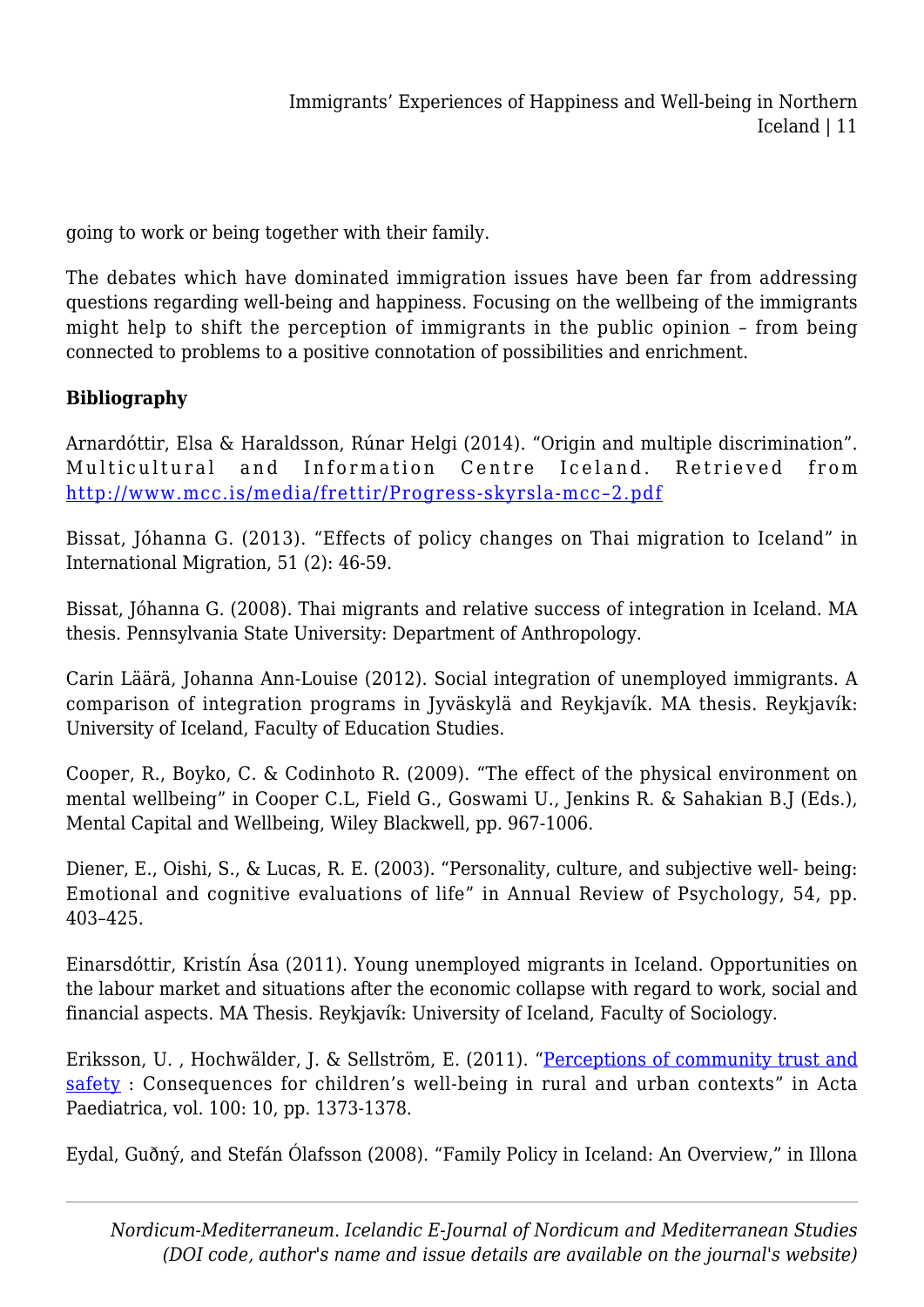Ostner and C. Schmitt (eds.), Family Policies in the Context of Family Change: The Nordic Countries in Comparative Perspective. Wiesbaden, Germany: Verlag fur Sozialwissenscaften.

Eyjólfsdóttir, H. M., & Smith, P. B. (1997). "Icelandic Business and Management Culture" in International Studies of management & Organizations, Vol. 26 , pp. 61-72.

Fischer, Edward (2012). The Good life: Values, Markets and Well-being. Working Papers Series #14, Open Anthropology Cooperative Press. Retrieved from [http://openanthcoop.net/press/2012/09/20/the-good-life-values-markets-and-wellbeing.](http://openanthcoop.net/press/2012/09/20/the-good-life-values-markets-and-wellbeing)

Fischer, Edward (2014). The Good Life: Aspiration, Dignity, and the Anthropology of Wellbeing. Stanford University Press, 304 pp.

Franzosi, R. (1998). "Narrative Analysis—Or Why (and How) Sociologists Should Be Interested In Narrative", *Annual Review of Sociology*, 24: 517-554.

Graham, Carol (2011). The Pursuit of Happiness: An Economy of Well-Being. Washington DC: Brookings Institution Press, 164 pp.

Guðjónsdóttir, Guðbjört (2010). The experiences of female immigrant hotel workers in the Icelandic labor market. Unpublished MA – thesis at the University of Iceland.

Hylland-Eriksen, Thomas (2007). "Trust and reciprocity in Transnational flows" in Lien, M.E & Melhuus M. (Eds.), Holding Worlds Together: Ethnographies of Knowing and Belonging, Berghan Books, pp. 1-16.

King, Russell (2012). Theories and Typologies of Migration: An Overview and a Primer. Willy Brandt Series of Working Papers, Malmö University. Retrieved from <https://www.mah.se/upload/Forskningscentrum/MIM/WB/WB%203.12.pdf>

Lee, A. & Maheswaran R. (2011). "The health benefits of urban green spaces: A review of the evidence" in Journal of Public Health, 33 (2), pp. 212-222.

Mauss, Marcel (1973). "Essai sur le don : Forme et raison de l'échange dans les sociétés archaïques" In Sociologie et Anthropologie, PUF, Collection Quadrige, pp. 149-279.

Meckl, Markus & Ólafsson, Kjartan (2013). Foreigners at the end of the fjord: Inhabitants of foreign origin in Akureyri. Þjóðarspegillinn XIV: Rannsóknir í félagsvísindum – Félags- og mannvísindadeild. Reykjavík: Félagsvísindastofnun Háskóla Íslands.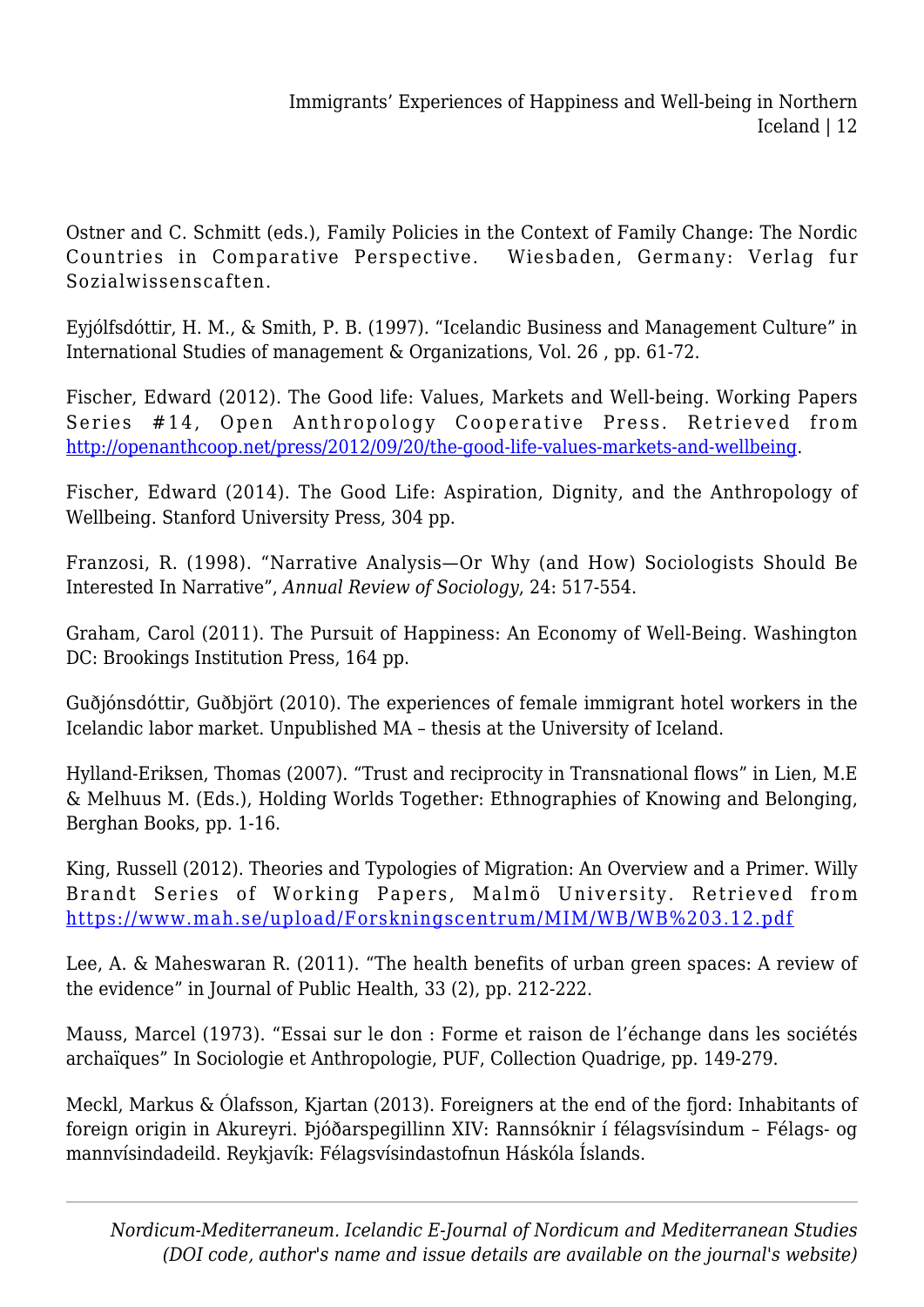Ólafs, Helga & Zielińska, Małgorzata (2010). "I started to feel worse when I understood more" Polish immigrants and the Icelandic media. Þjóðarspegillinn XI: Rannsóknir í félagsvísindum XI- Félags- og mannvísindadeild. Reykjavík: Félagsvísindastofnun Háskóla Íslands.

Ólafsson, Jón Gunnar (2008). Ten little Lithuanians and ́Other ́stories: ́Othering ́the foreign national in the Icelandic mainstream discourse. MA Thesis. Reykjavík: University of Iceland, Faculty of Political Science.

Pétursdóttir, Guðrún (2013). Manifestation of hidden discrimination and everyday prejudice towards immigrants in Iceland. InterCultural Ísland. Retrieved from [http://www.ici.is/assets/Everyday\\_discrimination\\_in\\_Iceland.pdf](http://www.ici.is/assets/Everyday_discrimination_in_Iceland.pdf)

Romero E., Gómez-Fraguela J.A. & Villar P. (2012). "Life Aspirations, Personality Traits and Subjective Well-being in a Spanish Sample" in European Journal of Personality, 26: 45-55.

Sigurðsson, Geir (1998), Vinnudýrkun, meinlæti og vítahringur neyslunnar : íslenskt tilbrigði við stef eftir Max Weber in Skírnir 172 (haust): s. 339-356

Skaptadóttir, Unnur Dís (2010a). "Integration and transnational practices of Filipinos in Iceland" @-migrinter, 5, 36-45.

Skaptadóttir, Unnur Dís (2010b). "Alþjóðlegir fólksflutningar á tímum efnahagslegs samdráttar" [International migration in times of economic recession], in Gunnar Þór Jóhannesson & Helga Björnsdóttir (Eds.), Rannsóknir í Félagvísindum XI: Félags- og mannvísindadeild, pp. 314–322. Reykjavík: Félagsvísindastofnun Háskóla Íslands.

Statistics Iceland, Population by origin and citizenship. Retrieved from <http://statice.is/Statistics/Population/Citizenship-and-country-of-birth> in March 2015.

Thin, Neil (2008). "Why Anthropology Can Ill Afford to Ignore Well-Being", in Gordon Mathews and Carolina Izquierdo (Eds.), Pursuits of Happiness: Well-Being in Anthropological Perspective, Bergham Books, pp. 23-44.

Thin, Neil (2005). Happiness and the sad topics of Anthropology. University of Bath: Wellbeing in Developing Countries working paper no. 10. Retrieved from <http://www.welldev.org.uk/research/workingpaperpdf/wed10.pdf>

Wojtynska Anna, Skaptadóttir Unnur Dís & Ólafs Helga (2011). The participation of immigrants in civil society and labour market in the economic recession. Reykjavík: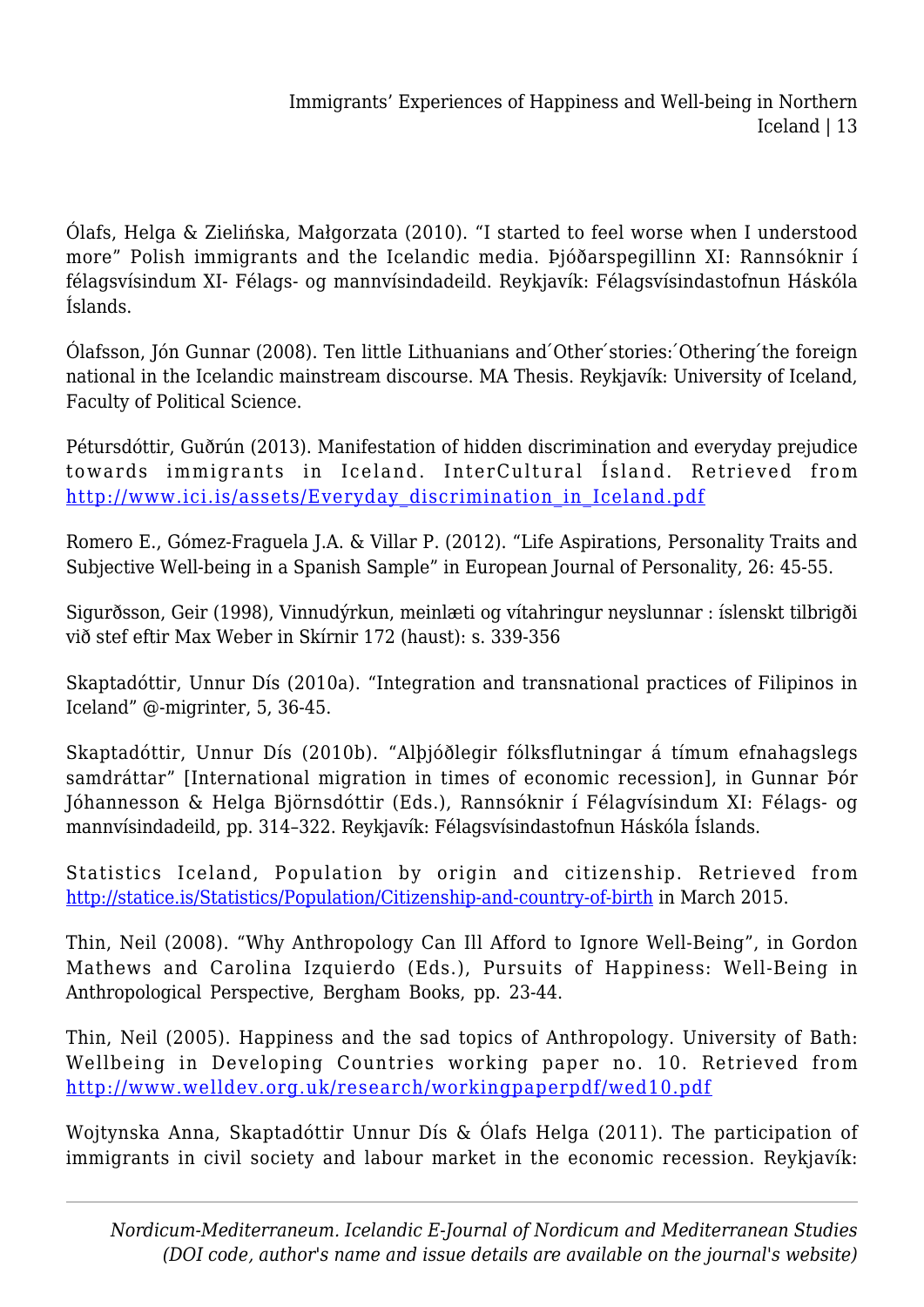University of Iceland, Faculty of Social and Human Sciences.

Wojtyńska, Anna & Zielińska, Małgorzata (2010). "Polish migrants in Iceland facing the financial crisis", in Gunnar Þór Jóhannesson & Helga Björnsdóttir (Eds.), Rannsóknir í Félagvísindum XI: Félags- og mannvísindadeild, pp. 1-11. Reykjavík: Félagsvísindastofnun Háskóla Íslands.

#### **Endnotes**

[1] Funded by KEA grant. A shorter version of this article has been published in Icelandic under the title: Barillé, S. & Meckl, M. "Nýir íbúar Norðursins: Hamingja og vellíðan meðal innflytjenda á Akureyri", Ritið tímarit hugvísindastofnunar, 2/2016, p. 137–150.

<span id="page-13-0"></span> $\frac{[2]}{2}$  $\frac{[2]}{2}$  $\frac{[2]}{2}$  Carin Läärä Johanna Ann-Louise, "Social integration of unemployed immigrants. A comparison of integration programs in Jyväskylä and Reykjavík", MA thesis. Reykjavík: University of Iceland, Faculty of Education Studies, 2012.

Einarsdóttir Kristín Ása, "Young unemployed migrants in Iceland. Opportunities on the labour market and situations after the economic collapse with regard to work, social and financial aspects", MA Thesis. Reykjavík: University of Iceland, Faculty of Sociology, 2011.

<span id="page-13-1"></span><sup>[\[3\]](#page-0-0)</sup> Guðjónsdóttir Guðbjört, "The experiences of female immigrant hotel workers in the Icelandic labor market", MA Thesis. Reykjavík: University of Iceland, Faculty of Sociology, 2010.

Sigurgeirsdóttir Álfrún and Skaptadóttir Unnur Dís "Polish construction workers in Iceland. Rights and perceptions of inequalities at building sites", Þjóðarspegillinn XII -Rannsóknir í félagsvísindum – Félags- og mannvísindadeild. Reykjavík: Félagsvísindastofnun Háskóla Íslands, 2011.

<span id="page-13-2"></span>[\[4\]](#page-0-1) Ólafs Helga & Zielińska Małgorzata, *"*I started to feel worse when I understood more" Polish immigrants and the Icelandic media*." Þjóðarspegillinn XI*: Rannsóknir í félagsvísindum XI- Félags- og mannvísindadeild. Reykjavík: Félagsvísindastofnun Háskóla Íslands, 2010.

<span id="page-13-3"></span>[\[5\]](#page-0-2) Kjartan Ólafsson & Markus Meckl, "*Foreigners at the end of the fjord: Inhabitants of foreign origin in Akureyri".* Þjóðarspegillinn XIV: Rannsóknir í félagsvísindum – Félags- og mannvísindadeild. Reykjavík: Félagsvísindastofnun Háskóla Íslands, 2013.

<span id="page-13-4"></span>[\[6\]](#page-0-3) Wojtynska, Anna, Skaptadóttir, Unnur Dís & Ólafs, Helga. *The participation of*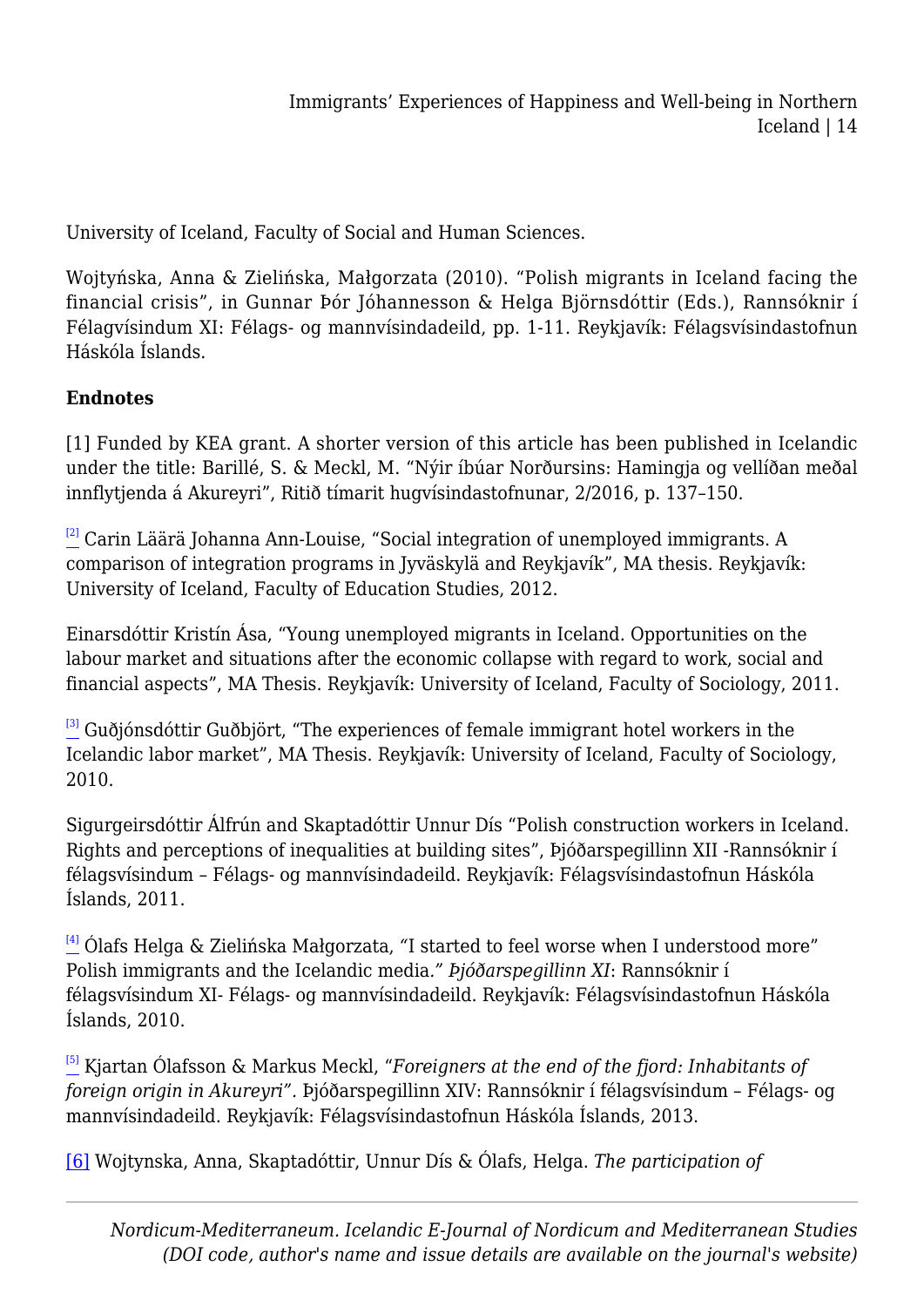*immigrants in civil society and labour market in the economic recession*. Reykjavík: University of Iceland, Faculty of Social and Human Sciences, 2011.

<span id="page-14-0"></span> $[7]$  ibid.

<span id="page-14-1"></span>[\[8\]](#page-0-5) Skaptadóttir, Unnur Dís. "Women and Men on the Move: From the Philippines to Iceland", In S.Thidemann Faber and H. Pristed Nielsen (eds.) *Remapping Gender Place and Mobility. Global Confluences and Local Particularities in Nordic Peripheries.* Aldershot: Ashgate, 2015.

<span id="page-14-2"></span>[\[9\]](#page-0-5) Bissat, Johanna, Effects of Policy Changes on Thai Migration to Iceland, *International Migration*, 51 (2): 46-59.

<span id="page-14-3"></span>[\[10\]E](#page-0-6)inarsdóttir, Kristín Ása. *Young unemployed migrants in Iceland. Opportunities on the labour market and situations after the economic collapse with regard to work, social and financial aspects*. MA Thesis. Reykjavík: University of Iceland, Faculty of Sociology, 2011.

Guðjónsdóttir, Guðbjört*. The experiences of female immigrant hotel workers in the Icelandic labor market*, MA Thesis. Reykjavík: University of Iceland, Faculty of Sociology, 2010.

<span id="page-14-4"></span>[\[11\]](#page-0-7) Wojtynska, Anna, Skaptadóttir, Unnur Dís & Ólafs, Helga. *The participation of immigrants in civil society and labour market in the economic recession*. Reykjavík: University of Iceland, Faculty of Social and Human Sciences, 2011.

Wojtyńska, Anna & Zielińska, Małgorzata. "Polish migrants in Iceland facing the financial crisis", in Gunnar Þór Jóhannesson & Helga Björnsdóttir (Eds.), *Rannsóknir í Félagvísindum XI: Félags- og mannvísindadeild*, pp. 1-11. Reykjavík: Félagsvísindastofnun Háskóla Íslands, 2010.

<span id="page-14-5"></span>[\[12\]](#page-0-8) King, Russell. *Theories and Typologies of Migration: An Overview and a Primer*, Willy Brandt Series of Working Papers, Malmö University. Retrieved from https://www.mah.se/upload/ Forskningscentrum/MIM/WB/WB%203.12.pdf, 2012.

<span id="page-14-6"></span>[\[13\]](#page-0-9) Ólafs, Helga & Zielińska, Małgorzata. "I started to feel worse when I understood more" Polish immigrants and the Icelandic media. *Þjóðarspegillinn XI: Rannsóknir í félagsvísindum XI- Félags- og mannvísindadeild*. Reykjavík: Félagsvísindastofnun Háskóla Íslands, 2010.

<span id="page-14-7"></span>[\[14\]](#page-0-10) Skaptadóttir, Unnur Dís. "Alþjóðlegir fólksflutningar á tímum efnahagslegs samdráttar" [International migration in times of economic recession], in Gunnar Þór Jóhannesson & Helga Björnsdóttir (Eds.), *Rannsóknir í Félagvísindum XI: Félags- og mannvísindadeild*, pp.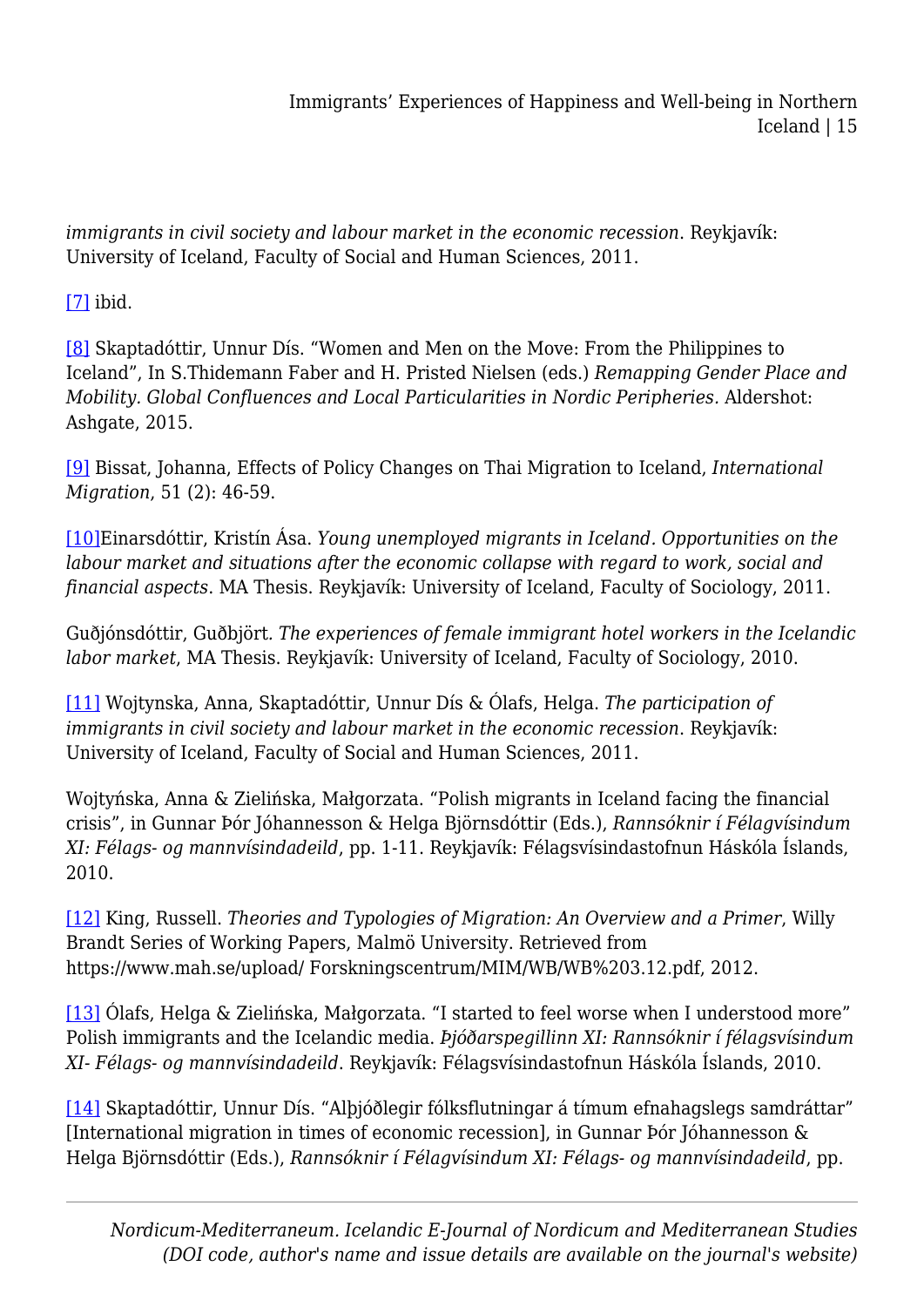314–322. Reykjavík: Félagsvísindastofnun Háskóla Íslands, 2010.

<span id="page-15-0"></span>[\[15\]](#page-0-11) Pétursdóttir, Guðrún. Manifestation of hidden discrimination and everyday prejudice towards immigrants in Iceland. InterCultural Ísland. Retrieved from http://www.ici.is/assets/ Everyday discrimination in Iceland.pdf, 2013.

Arnardóttir, Elsa & Haraldsson, Rúnar Helgi. Origin and multiple discrimination. Multicultural and Information Centre Iceland. Retrieved from http://www.mcc.is/media/frettir/ Progress-skyrsla-mcc–2.pdf, 2014.

<span id="page-15-1"></span>[\[16\]](#page-0-12) Ólafs, Helga & Zielińska, Małgorzata. "I started to feel worse when I understood more" Polish immigrants and the Icelandic media. *Þjóðarspegillinn XI: Rannsóknir í félagsvísindum XI- Félags- og mannvísindadeild*. Reykjavík: Félagsvísindastofnun Háskóla Íslands, 2010.

<span id="page-15-2"></span>[\[17\]](#page-1-0) Thin, Neil. "Why Anthropology Can Ill Afford to Ignore Well-Being", in Gordon Mathews and Carolina Izquierdo (Eds.), Pursuits of Happiness: Well-Being in Anthropological Perspective, Bergham Books, pp. 23-44, 2008.

Thin, Neil. Happiness and the sad topics of Anthropology. University of Bath: Wellbeing in Developing Countries working paper no. 10. Retrieved from http://www.welldev.org.uk/research/ workingpaperpdf/wed10.pdf, 2005.

<span id="page-15-3"></span>[\[18\]](#page-1-1) Fischer, Edward, *The Good Life: Aspiration, Dignity, and the Anthropology of Wellbeing.* Stanford University Press, 304 pp., 2014.

<span id="page-15-4"></span>[\[19\]](#page-1-2) One exception is the work of Stefán Ólafssón, see for example "Well-being in the Nordic Countries. An International Comparison". Icelandic Review of Politics and Administration 9 (2): 345-372, 2013.

<span id="page-15-5"></span>[\[20\]](#page-1-3) Bartram, David. "Happiness and 'Economic Migration': A Comparison of Eastern European Migrants and Stayers", *Migration Studies*, **1**(2), pp. 156-175, 2013.

<span id="page-15-6"></span>[\[21\]](#page-1-4) Stillman, Steven, Gibson, John, McKenzie, David, Rohorua, Halahingano. "Miserable Migrants? Natural Experiment Evidence on International Migration and Objective and Subjective Well-Being", *World Development*, 65: 79-93.

Salant, Talya & Lauderdale, Diane. "Measuring culture: a critical review of acculturation and health in Asian immigrant populations", *Social Science & Medicine*, 57 (1): 71-90, 2003.

<span id="page-15-7"></span>[\[22\]](#page-1-5) Massey, Douglas. "The Social and Economic Origins of Immigration", *The Annals of the*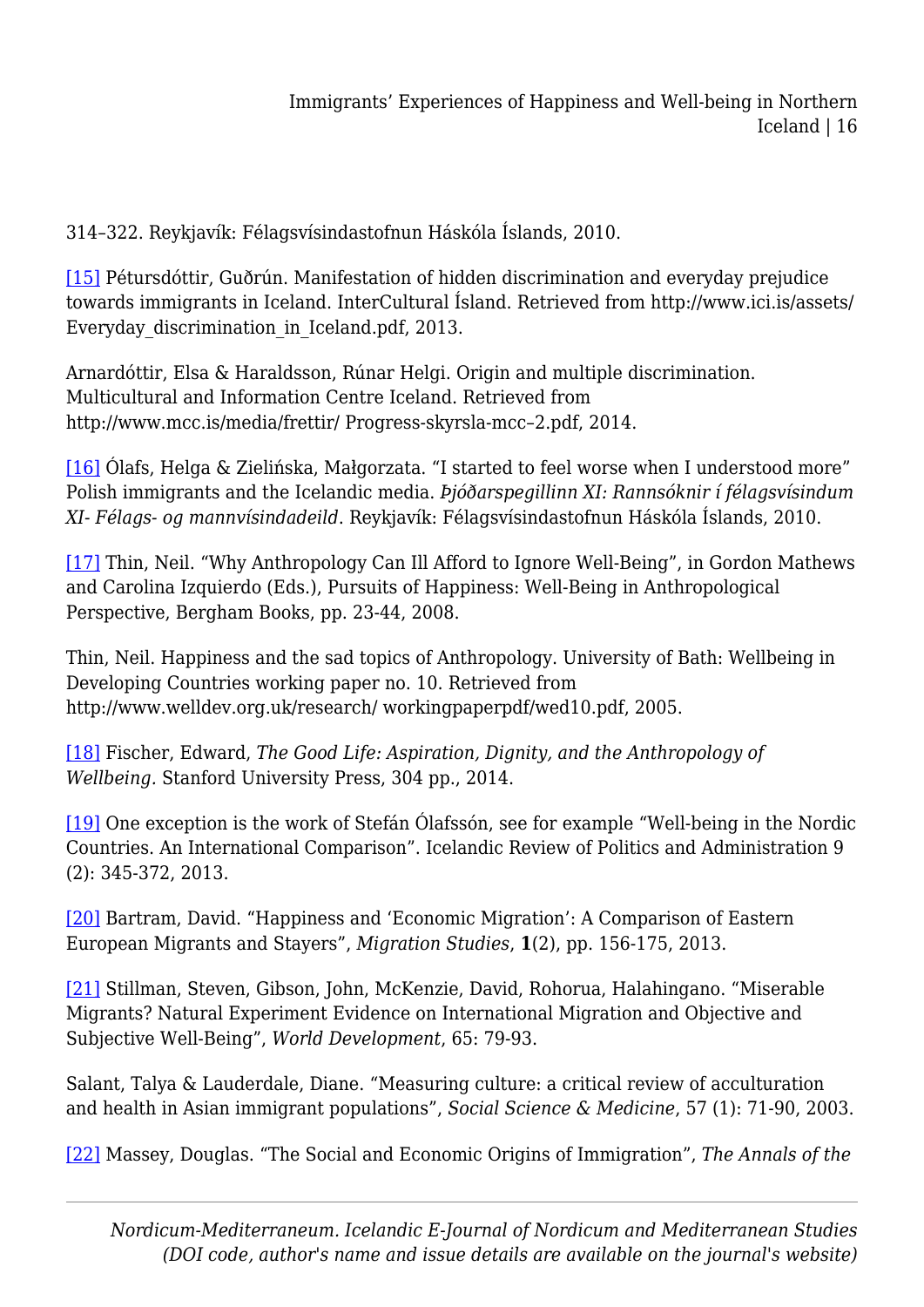*American Academy of Political and Social Science*, Vol. 510, World Population: Approaching the Year 2000, pp. 60-72, 1990.

Semyonov, Moshe & Gorodzeisky, Anastasia. "Labor Migration, Remittances and Economic Well-being of Households in the Philippines", *Population Research and Policy Review*, 27: 619, 2008.

<span id="page-16-0"></span>[\[23\]](#page-1-6) Thin, Neil. "Counting and recounting happiness and culture: On happiness surveys and prudential ethnobiography". *International Journal of Wellbeing*, 2 (4), 313-332, 2012.

<span id="page-16-1"></span>[\[24\]](#page-1-7) [https://web.archive.org/web/20091015064857/http://www.iceland.org/media/us/iceland](https://web.archive.org/web/20091015064857/http:/www.iceland.org/media/us/iceland_in_figs_06-07.pdf)  $in$  figs  $06-07.pdf$ 

<span id="page-16-2"></span>[\[25\]](#page-1-8) [www.hagstofa.is](http://www.hagstofa.is)

<span id="page-16-3"></span>[\[26\]](#page-1-9) Roberto Franzosi (1998). "Narrative Analysis—Or Why (and How) Sociologists Should Be Interested In Narrative", *Annual Review of Sociology*, 24: 517-554.

<span id="page-16-4"></span>[\[27\]](#page-1-10) Anselm Strauss & Juliet Corbin, *Basics of Qualitative Research, Grounded theory procedures and techniques*, Newbury Park, California, Sage Publications, 1990, 272 pp.

<span id="page-16-5"></span> $\frac{[28]}{2}$  $\frac{[28]}{2}$  $\frac{[28]}{2}$  Thin Neil, "Counting and recounting happiness and culture: On happiness surveys and prudential ethnobiography", *International Journal of Wellbeing*, 2(4), 2012, bls. 313-332, hér bls. 313.

<span id="page-16-6"></span> $\frac{[29]}{2}$  $\frac{[29]}{2}$  $\frac{[29]}{2}$  Thin Neil, "Counting and recounting happiness and culture: On happiness surveys and prudential ethnobiography", bls. 313.

<span id="page-16-7"></span>[\[30\]](#page-2-2) Lee A. & Maheswaran R., "The health benefits of urban green spaces: A review of the evidence" in *Journal of Public Health*, 33 (2), 2009, pp. 212-222.

<span id="page-16-8"></span> $[31]$  Cooper, R., Boyko, C. & Codinhoto R., "The effect of the physical environment on mental wellbeing" in Cooper C.L, Field G., Goswami U., Jenkins R. & Sahakian B.J (ritstj.), *Mental Capital and Wellbeing*, Wiley Blackwell, 2009, pp. 967-1006.

<span id="page-16-9"></span>[\[32\]](#page-3-0) Ibid.

<span id="page-16-11"></span><span id="page-16-10"></span> $\frac{[33]}{2}$  $\frac{[33]}{2}$  $\frac{[33]}{2}$  Eriksson, U., Hochwälder, J. & Sellström, E., ["Perceptions of community trust and safety](http://urn.kb.se/resolve?urn=urn:nbn:se:miun:diva-13933) : Consequences for children's well-being in rural and urban contexts" in Acta Paediatrica, vol. 100: 10, 2011, pp. 1373-1378.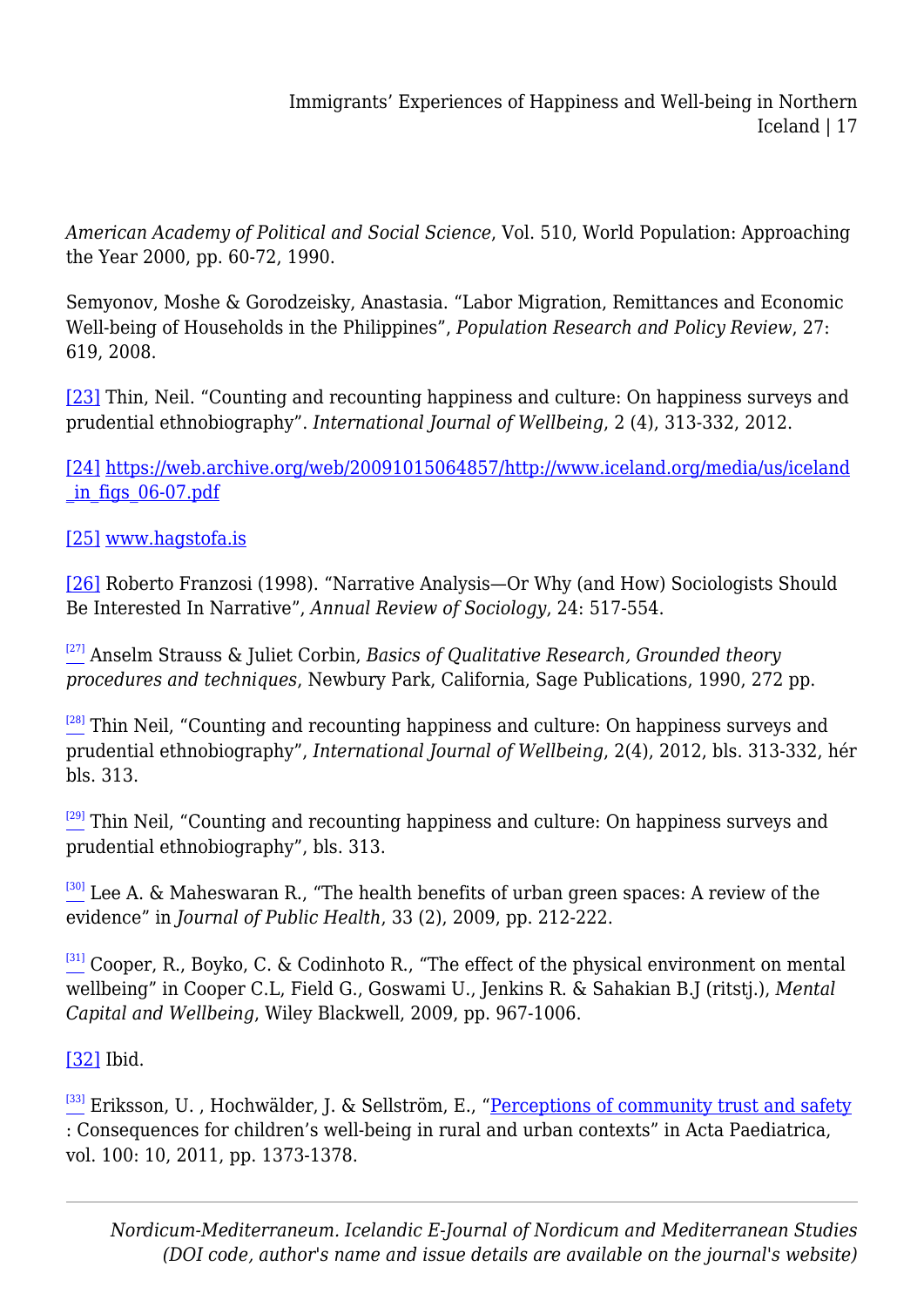<sup>[\[34\]](#page-4-0)</sup> King Russell, Theories and Typologies of Migration: An Overview and a Primer. Willy Brandt Series of Working Papers, Malmö University, 2012. Retrieved from <https://www.mah.se/upload/Forskningscentrum/MIM/WB/WB%203.12.pdf>

<span id="page-17-0"></span> $\frac{351}{2}$  Meckl Markus & Ólafsson Kjartan. Foreigners at the end of the fjord: Inhabitants of foreign origin in Akureyri.Kjartan Ólafsson & Markus Meckl, "Foreigners at the end of the fjord: Inhabitants of foreign origin in Akureyri".

<span id="page-17-1"></span> $\frac{[36]}{2}$  $\frac{[36]}{2}$  $\frac{[36]}{2}$  Graham Carol, The Pursuit of Happiness: An Economy of Well-Being, Washington DC: Brookings Institution Press, 2011, 164 pp.

<span id="page-17-2"></span> $^{[37]}$  $^{[37]}$  $^{[37]}$  Graham Carol, The Pursuit of Happiness: An Economy of Well-Being, bls. 36.

<span id="page-17-3"></span> $^{[38]}$  $^{[38]}$  $^{[38]}$  Skaptadóttir Unnur Dís, "Integration and transnational practices of Filipinos in Iceland" @-migrinter, 5, 2010, bls. 36-45.

<span id="page-17-4"></span>[\[39\]](#page-6-0) Romero E., Gómez-Fraguela J.A. & Villar P., "Life Aspirations, Personality Traits and Subjective Well-being in a Spanish Sample" in European Journal of Personality, 2012, 26: 45-55.

<span id="page-17-5"></span>[\[40\]](#page-6-1) Romero E., Gómez-Fraguela J.A. & Villar P., "Life Aspirations, Personality Traits and Subjective Well-being in a Spanish Sample", bls.45.

<span id="page-17-6"></span><sup>[\[41\]](#page-6-2)</sup> Fischer Edward, The Good life: Values, Markets and Well-being. Working Papers Series #14, Open Anthropology Cooperative Press. Retrieved from [http://openanthcoop.net/press/2012/09/20/the-good-life-values-markets-and-wellbeing,](http://openanthcoop.net/press/2012/09/20/the-good-life-values-markets-and-wellbeing) 2012,bls.6.

<span id="page-17-7"></span> $[42]$  Mauss Marcel "Essai sur le don: Forme et raison de l'échange dans les sociétés archaïques" In Sociologie et Anthropologie, PUF, Collection Quadrige, 1973 (original text 1923-1924) pp. 149-279.

<span id="page-17-8"></span>[\[43\]](#page-7-0) Meckl Markus & Ólafsson Kjartan. Foreigners at the end of the fjord: Inhabitants of foreign origin in Akureyri,Kjartan Ólafsson & Markus Meckl, "Foreigners at the end of the fjord: Inhabitants of foreign origin in Akureyri", bls: 10.

<span id="page-17-10"></span><span id="page-17-9"></span>[\[44\]](#page-8-0) Sigurðsson Geir, "Vinnudýrkun, meinlæti og vítahringur neyslunnar : íslenskt tilbrigði við stef eftir Max Weber" in Skírnir 172 (haust), 1998, bls. 339-356.